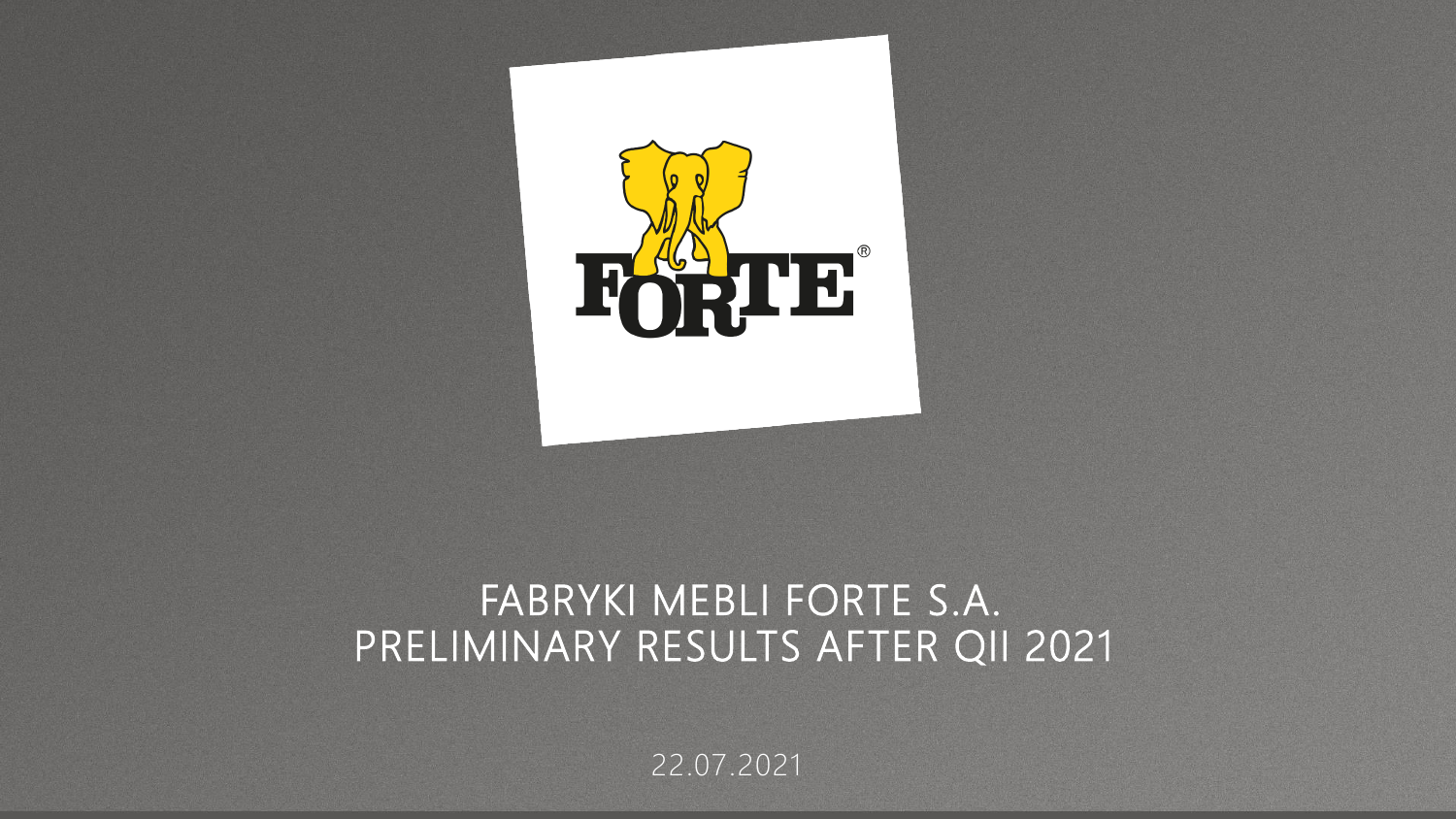## MONTHLY ORDER INFLOW IN THOUSANDS OF PACKAGES



Thousands of packages

 $-2019 - 2020 - 2021$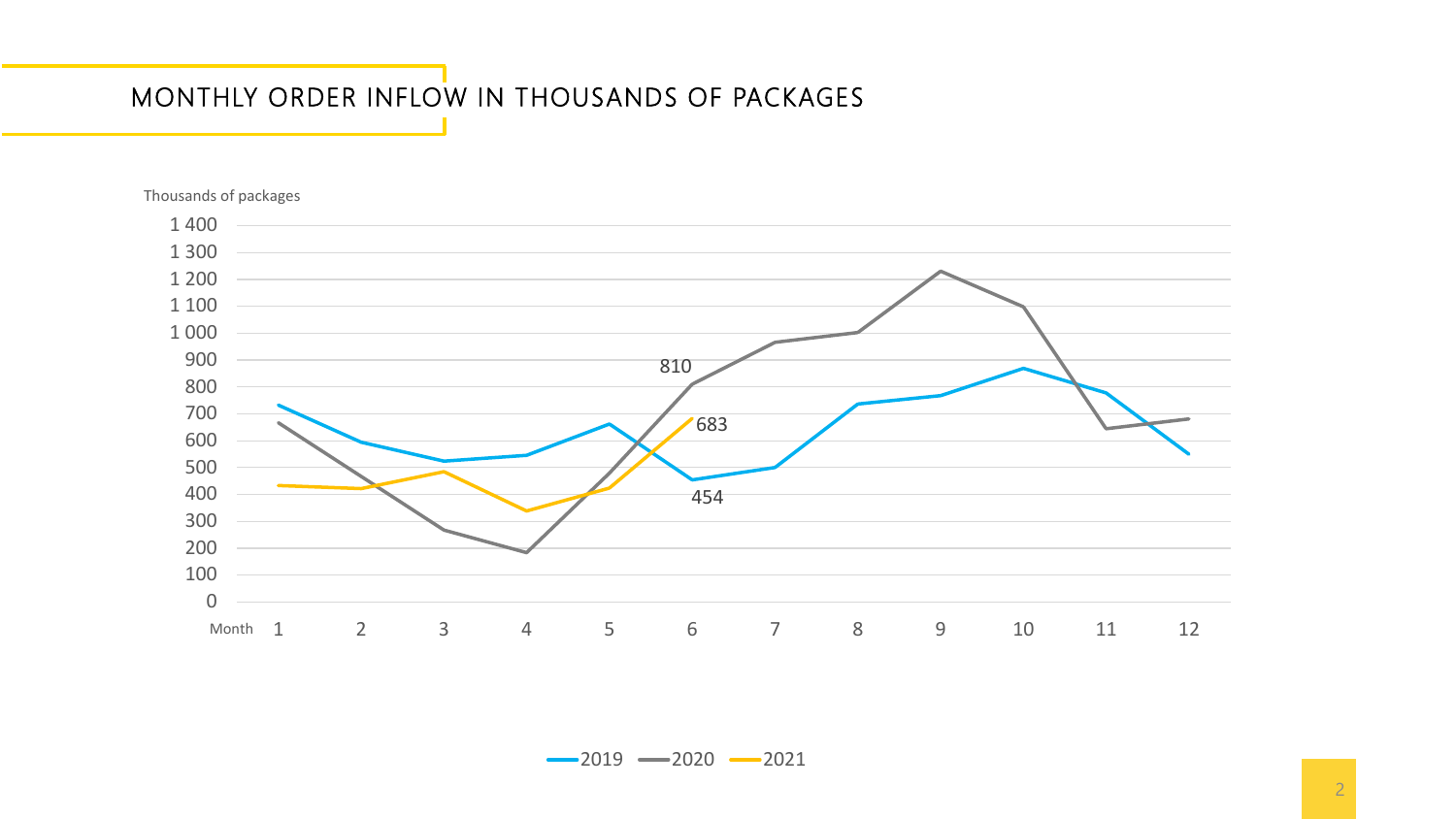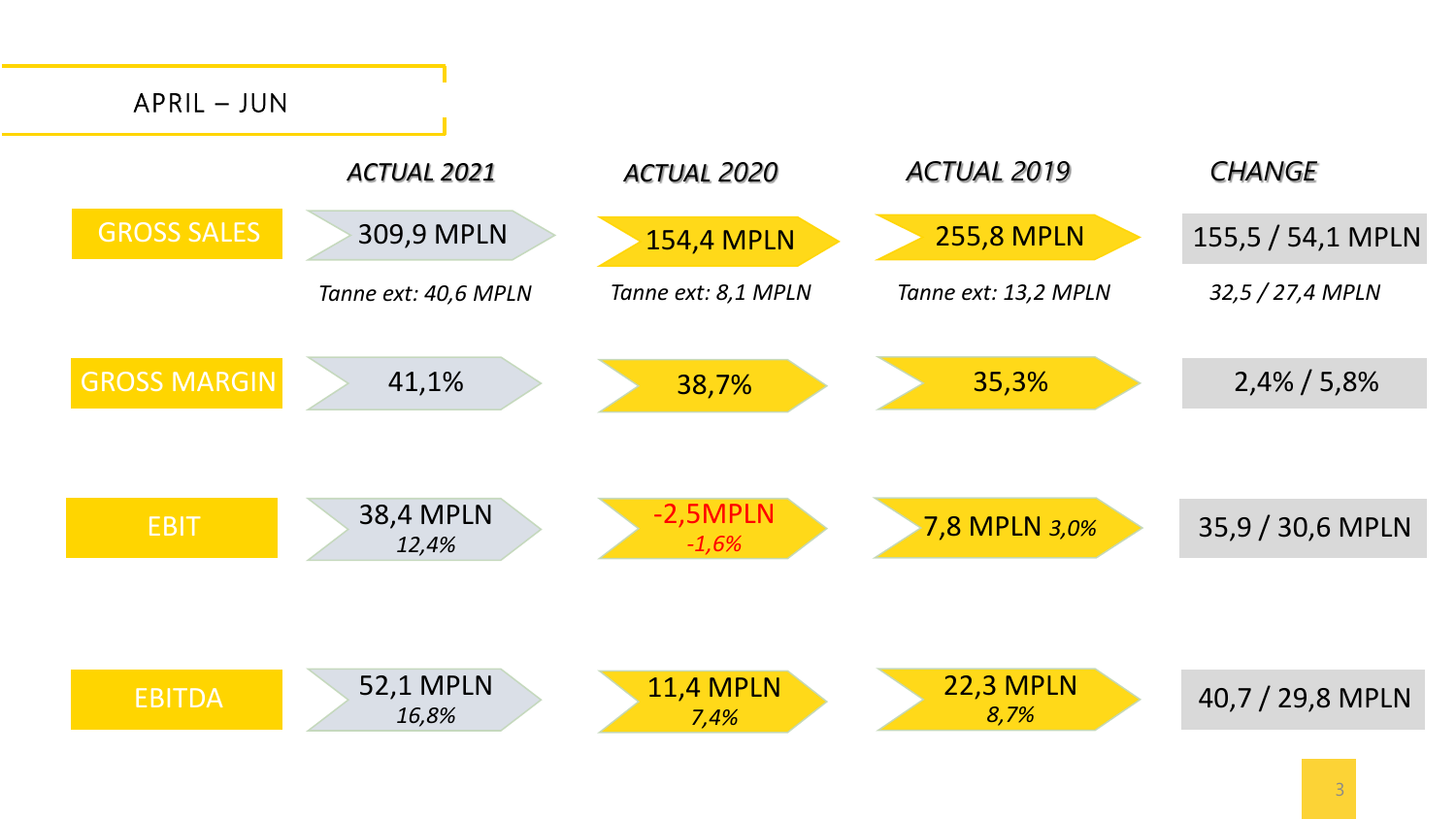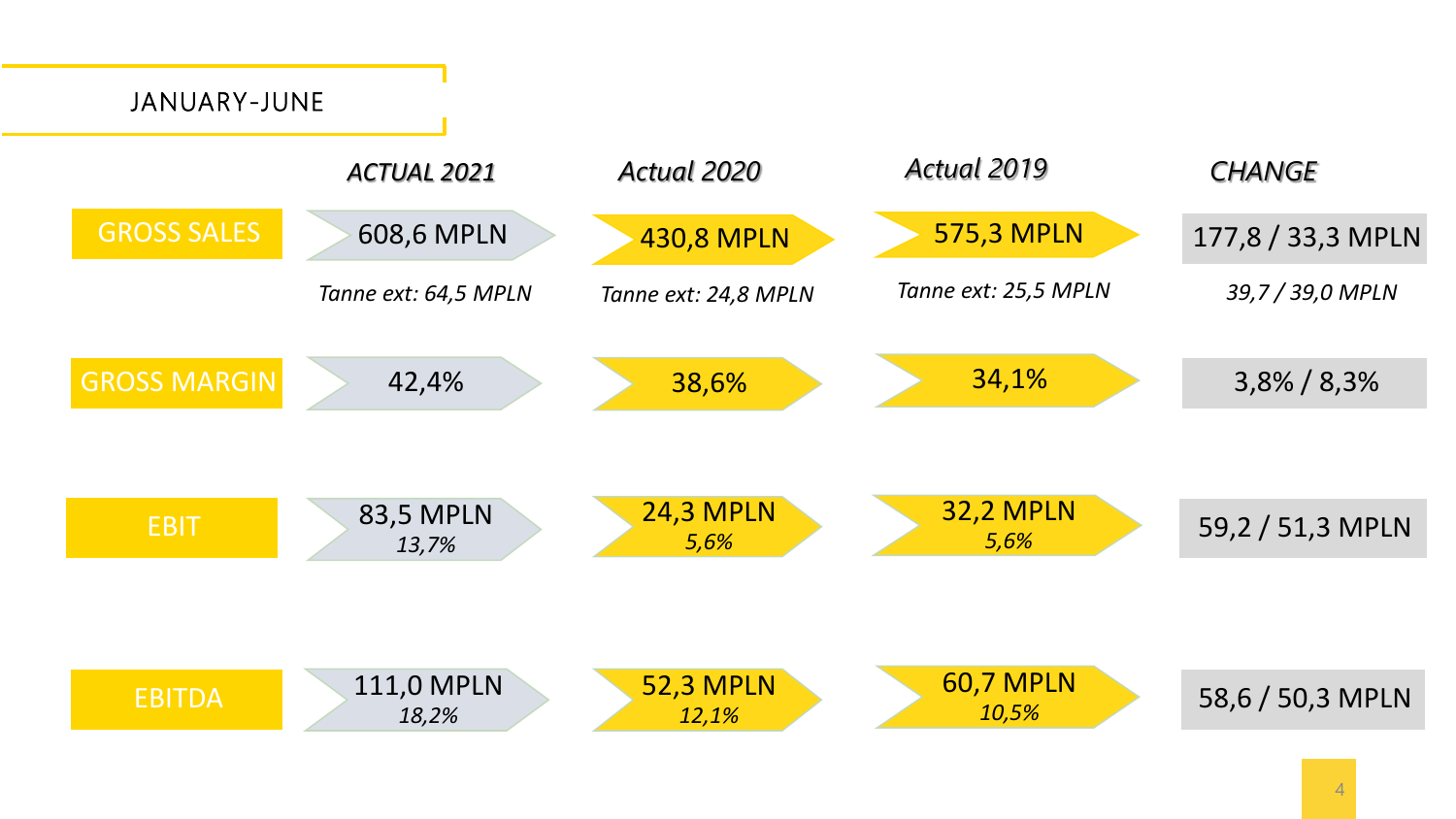

*<sup>\*</sup> Debt ratio after dividend– 1.5*